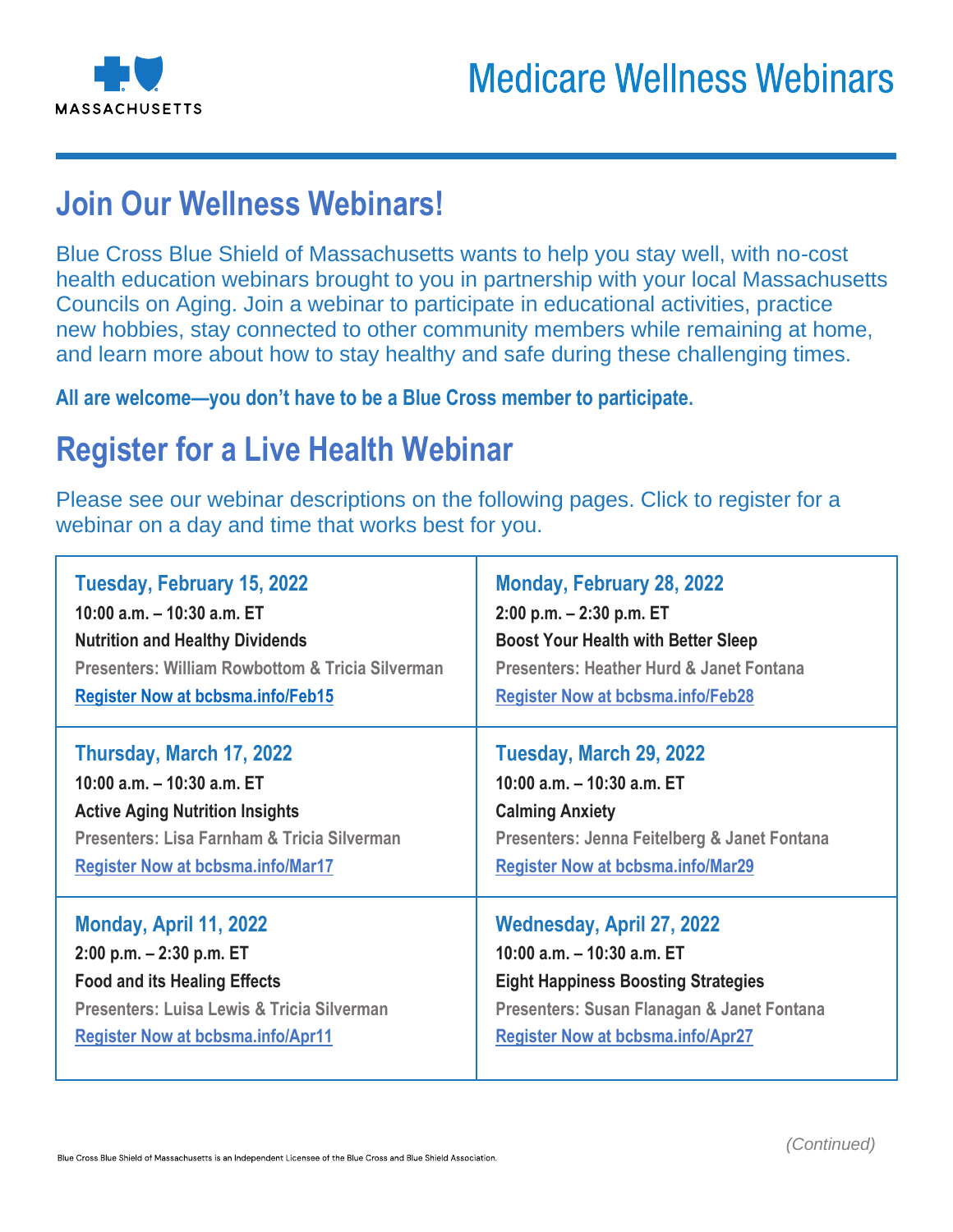

| Wednesday, May 11, 2022<br>10:00 a.m. - 10:30 a.m. ET<br><b>Grub and Guts: Eating well for a Healthier</b><br><b>Microbiome</b><br><b>Presenters: William Rowbottom &amp; Tricia Silverman</b><br><b>Register Now at bcbsma.info/May11</b> | Thursday, May 26, 2022<br>$2:00$ p.m. $-2:30$ p.m. ET<br><b>Meditation for Busy Minds</b><br>Presenters: Lisa Farnham & Janet Fontana<br><b>Register Now at bcbsma.info/May26</b>                                       |
|--------------------------------------------------------------------------------------------------------------------------------------------------------------------------------------------------------------------------------------------|-------------------------------------------------------------------------------------------------------------------------------------------------------------------------------------------------------------------------|
| Tuesday, June 7, 2022<br>$2:00$ p.m. $-2:30$ p.m. ET<br><b>Nutrition Boosters and Busters for Longevity</b><br>Presenters: Jenna Feitelberg & Tricia Silverman<br><b>Register Now at bcbsma.info/Jun7</b>                                  | Wednesday, June 22, 2022<br>10:00 a.m. $-$ 10:30 a.m. ET<br><b>Yoga Chair Stretches and Guided Relaxation</b><br><b>Practice</b><br>Presenters: Luisa Lewis & Janet Fontana<br><b>Register Now at bcbsma.info/Jun22</b> |

# **Nutrition and Healthy Dividends 2022 – Presented by Tricia Silverman, RD**

Learn helpful techniques to support your health and wellness goals. Hear about visioning and goal setting strategies, as well as learn more about a using a to-do lists or a to-do app. Discover ways to set up an environment at home and work that support good nutrition and a healthy lifestyle.

## **Boost Your Health with Better Sleep - Presented by Janet Fontana, RN, Certified Health Coach**

Sleep is vital to your physical and emotional health. During challenging times, it can be especially difficult to stop worried thoughts from keeping you awake at night. Join us to learn strategies to get a good night's sleep and discover stress-relieving breathing exercises to help you fall asleep or fall back to sleep faster. Discover how to feel calmer during the day and sleep more soundly at night.

## **Active Aging Nutrition Insights - Presented by Tricia Silverman, RD**

Discover nutrition and wellness tips that will help you live a longer, healthier, and happier life. Learn about specific nutrients and foods can impact your longevity. See how much protein you need, and what a balanced diet looks like for optimum health in your senior years.

## **Calming Anxiety - Presented by Janet Fontana, RN, Certified Health Coach**

Anxiety is a normal reaction to stress. When we are feeling stressed, our thoughts can take on a life of their own and amplify feelings of worry and anxiety. Join us to learn simple techniques to break the cycle of anxious thoughts and lessen anxiety. Practice breathing exercises that promote relaxation and help you feel calmer.